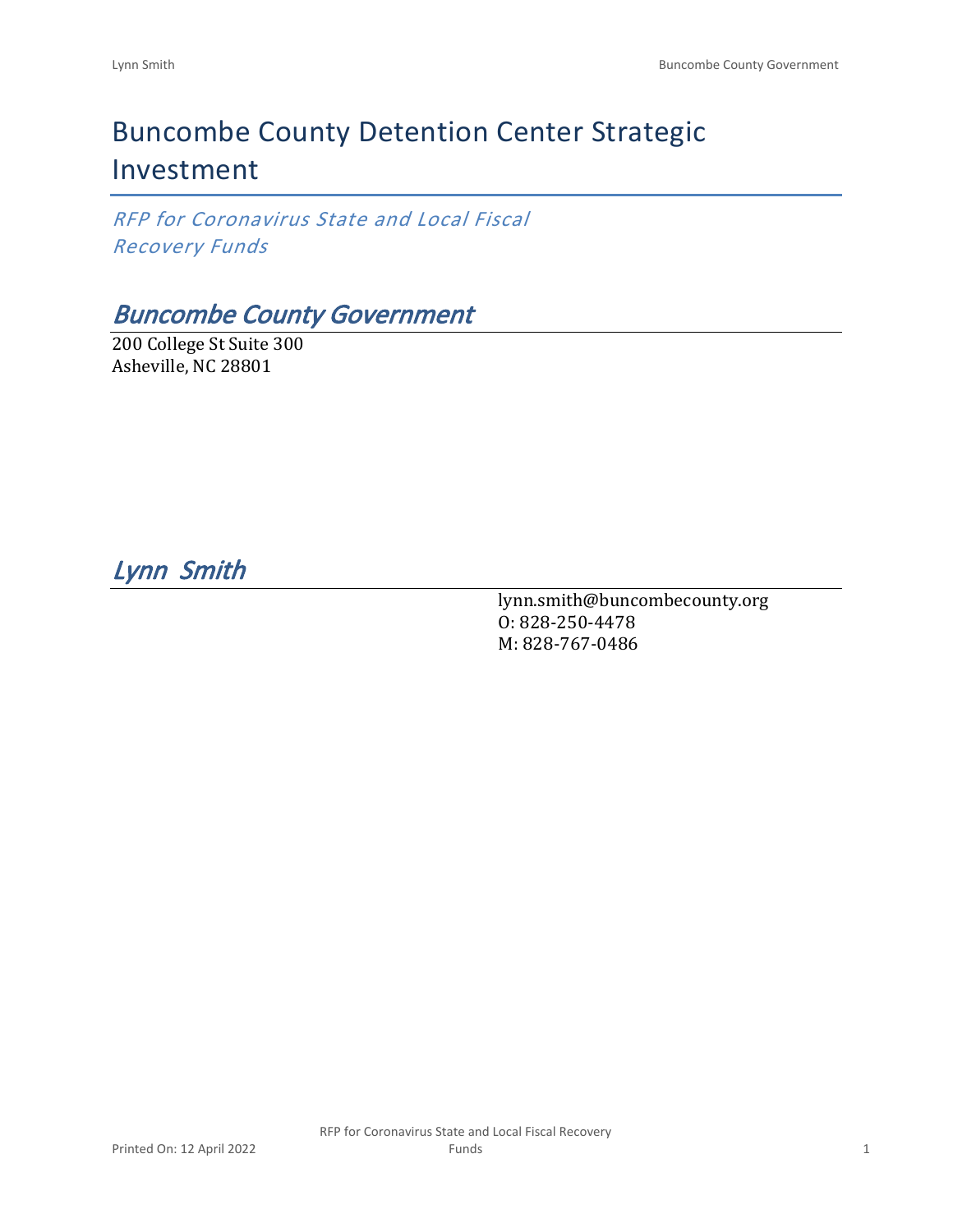# Application Form

# *Question Group*

Buncombe County requests proposals for projects to help the community recover from and respond to COVID-19 and its negative economic impacts.

Buncombe County has been awarded \$50,733,290 in Coronavirus State and Local Fiscal Recovery Funds (Recovery Funding), as part of the American Rescue Plan Act. To date, Buncombe County has awarded projects totaling \$23,093,499, leaving a balance of \$27,639,791 available to award.

Visit [http://www.buncombecounty.org/recoveryfundinghttp://www.buncombecounty.org/recoveryfundingwww.b](http://www.buncombecounty.org/recoveryfunding) [uncombecounty.org/recoveryfundinghttp://www.buncombecounty.org/recoveryfundinghttp://www.buncombeco](http://www.buncombecounty.org/recoveryfunding) [unty.org/recoveryfundinghttp://www.buncombecounty.org/recoveryfundinghttp://www.buncombecounty.org/re](http://www.buncombecounty.org/recoveryfunding) [coveryfunding](http://www.buncombecounty.org/recoveryfunding) for details.

This infusion of federal resources is intended to help turn the tide on the pandemic, address its economic fallout, and lay the foundation for a strong and equitable recovery.

Buncombe County is committed to investing these funds in projects that:

- Align to county strategic plan and community priorities
- Support equitable outcomes for most impacted populations
- Leverage and align with other governmental funding sources
- Make best use of this one-time infusion of resources
- Have a lasting impact

Proposals shall be submitted in accordance with the terms and conditions of this RFP and any addenda issued hereto.

Click [here](https://www.buncombecounty.org/common/purchasing/Buncombe%20Recovery%20Funding%20RFP%202022.pdf) for the full terms and conditions of the RFP

# **Organization Type\***

Public

# **Nonprofit documentation**

If nonprofit, attach IRS Determination Letter or other proof of nonprofit status.

# **Name of Project.\***

Buncombe County Detention Center Strategic Investment

# **New/Updated Proposal\***

Is this a new project proposal or an updated version of a proposal submitted during the earlier (July 2021) Recovery Funding RFP?

> RFP for Coronavirus State and Local Fiscal Recovery Funds 2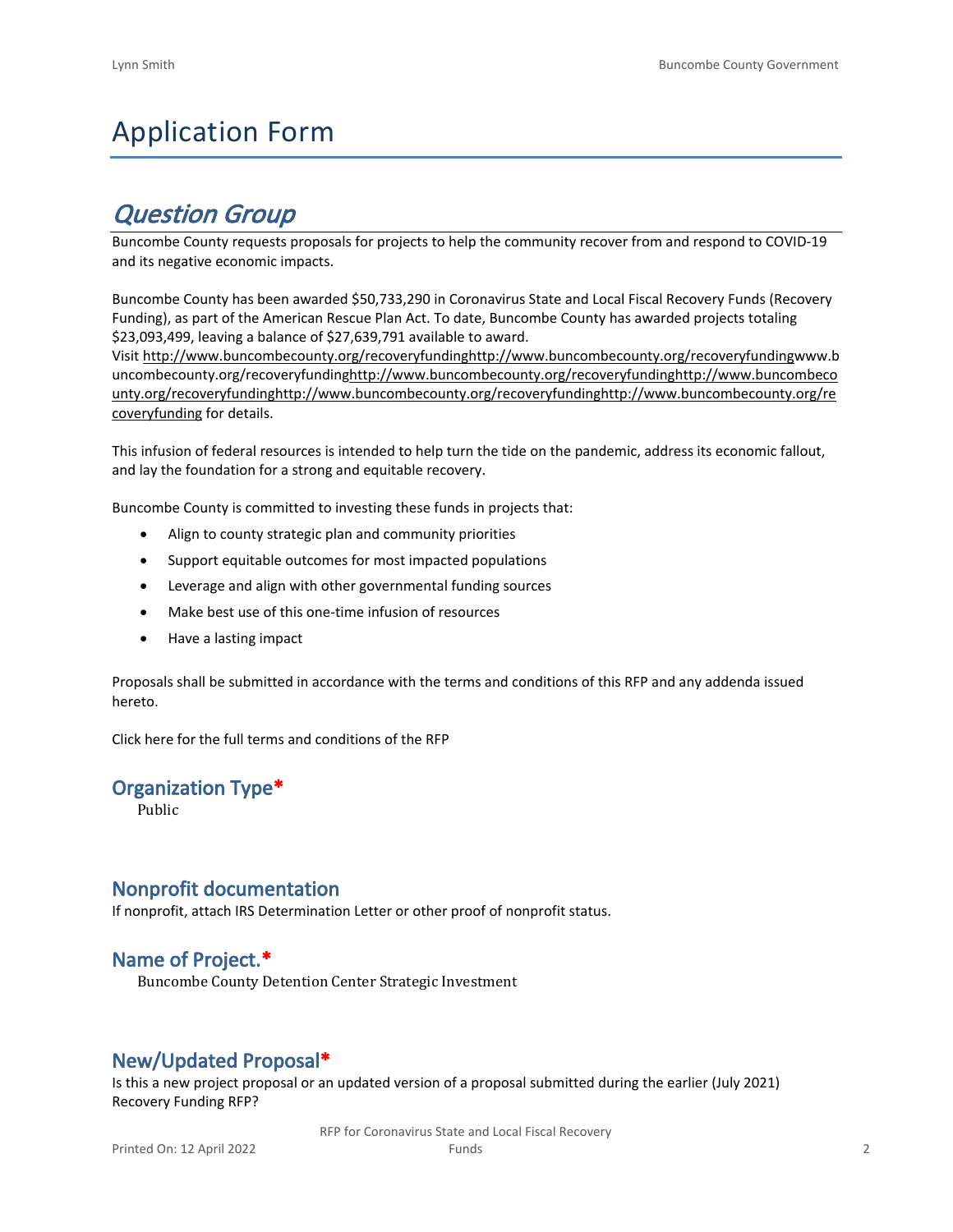New project proposal

# **Amount of Funds Requested\***

\$407,635.00

# **Category\***

Please select one:

- Affordable Housing
- Aging/Older Adults
- Business Support/Economic Development
- Environmental/Climate
- Homelessness
- K-12 Education
- Infrastructure and/or Broadband
- Mental Health/Substance Use
- NC Pre-K Expansion
- Workforce

Homelessness

# **Brief Project Description\***

Provide a short summary of your proposed project.

The BC Detention facility wants to provide services and protective gear for our detention detainees. The categories would not allow for any expansions, but we feel strongly that our detention population and our facility should have access to funding. COVID caught all of us unaware- and the cost for our detention center to keep our numbers down was increased. We want to obtain resources to offer services and protection equipment.

# **Project Plan\***

Explain how the project will be structured and implemented, including timeframe.

This project will be structured to provide PPE gear, mental health tools and additional equipment to keep our facility clean and safe, additionally providing vaccination incentives to our detainees. Also providing educational software for detainees within our detention facility.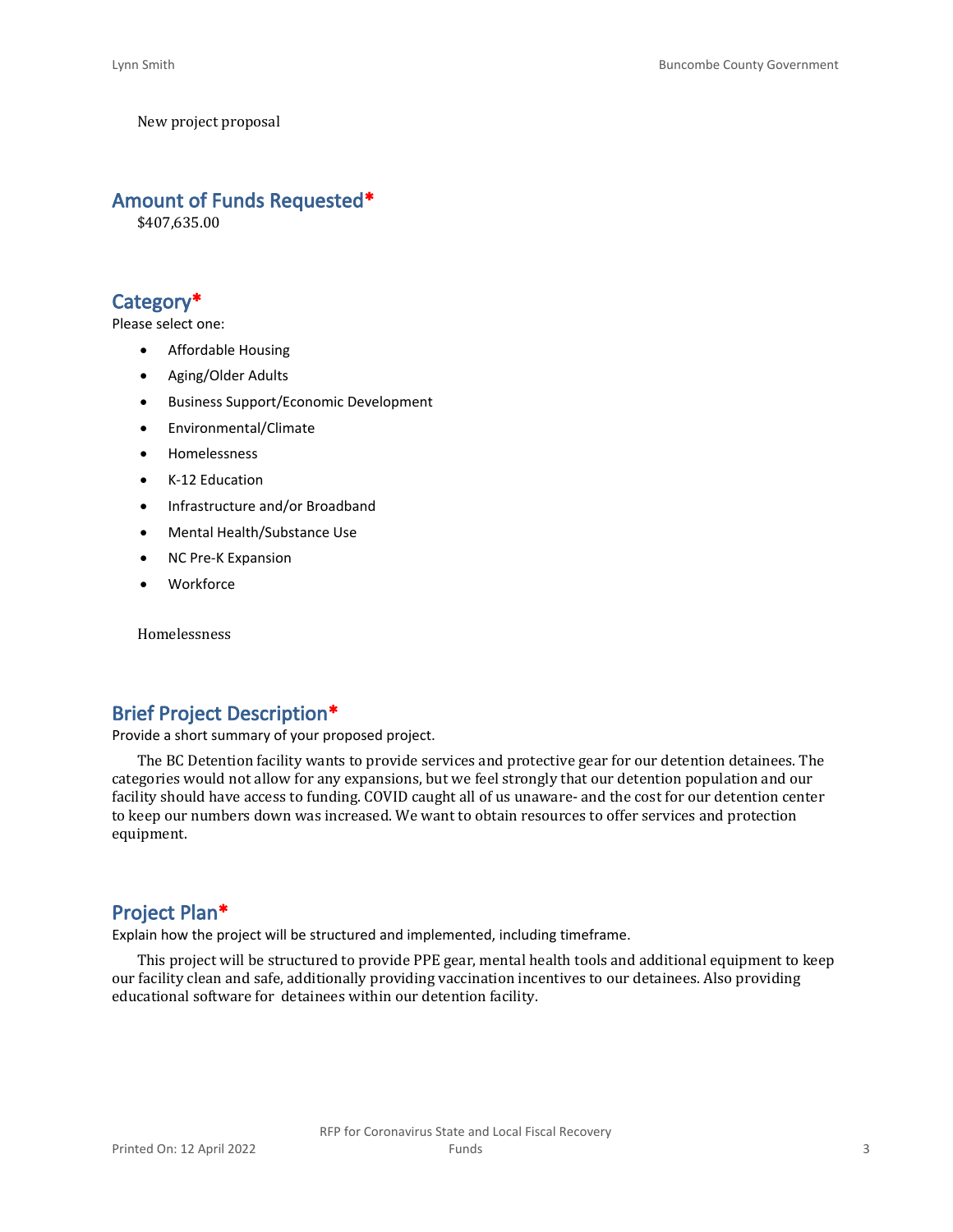# **Statement of Need\***

Describe the need that this project will address. Include data to demonstrate the need, and cite the source of the data.

This project will address the ongoing need for protective equipment, sanitizers and educational opportunities for the detainees within our facility. We would also have addiional funding for vaccination incentives for detainees; increasing our percentage of vaccinated detainees.

#### **Link to COVID-19\***

Identify a health or economic harm resulting from or exacerbated by the public health emergency, describe the nature and extent of that harm, and explain how the use of this funding would address such harm.

An uncontained COVID breakout within our facility would be devastating to our community. A breakout within our facility would limit the number of staff available to work, jeopardizing the ability to keep the facility fully staffed for each shift. That in turn would place an additional strain on the Sheriff's office, as other units would have to be utilized for shift coverages. This would increase the risk of other employees exposure.

### **Population Served\***

Define the population to be served by this project, including volume and demographic characteristics of those served.

The population to be served, would be our detainees who are within our detention facility. All of the training, supplies and cleaning equipment will work to serve the detainees on one level or another.

## **Results\***

Describe the proposed impact of the project. List at least 3 performance measures that will be tracked and reported. If possible, include baselines and goals for each performance measure.

- 1. Track the impact -by the number or lack thereof of COVID cases within our facility.
- 2. Measure the overall vaccination rate of detainees within our facility.
- 3. Measure the outcome of providing educational training for our detainees.

### **Evaluation\***

Describe the data collection, analysis, and quality assurance measures you will use to assure ongoing, effective tracking of contract requirements and outcomes.

Our medical team is keeping track of the number of detainees who are vaccinated; offering more incentives will increase our percentage of vaccinated detainees, reduce our risk of spreading COVID and offer protection when detainees are released back into the community.

By keeping a log of the bio cleaning- when detainees act out, this will reduce the risk of disease when detainees with mental health issues throw fecal matter within their cell. A cleaning contract will reduce the detention officers exposure to waste and provide a thoroughly cleaned facility.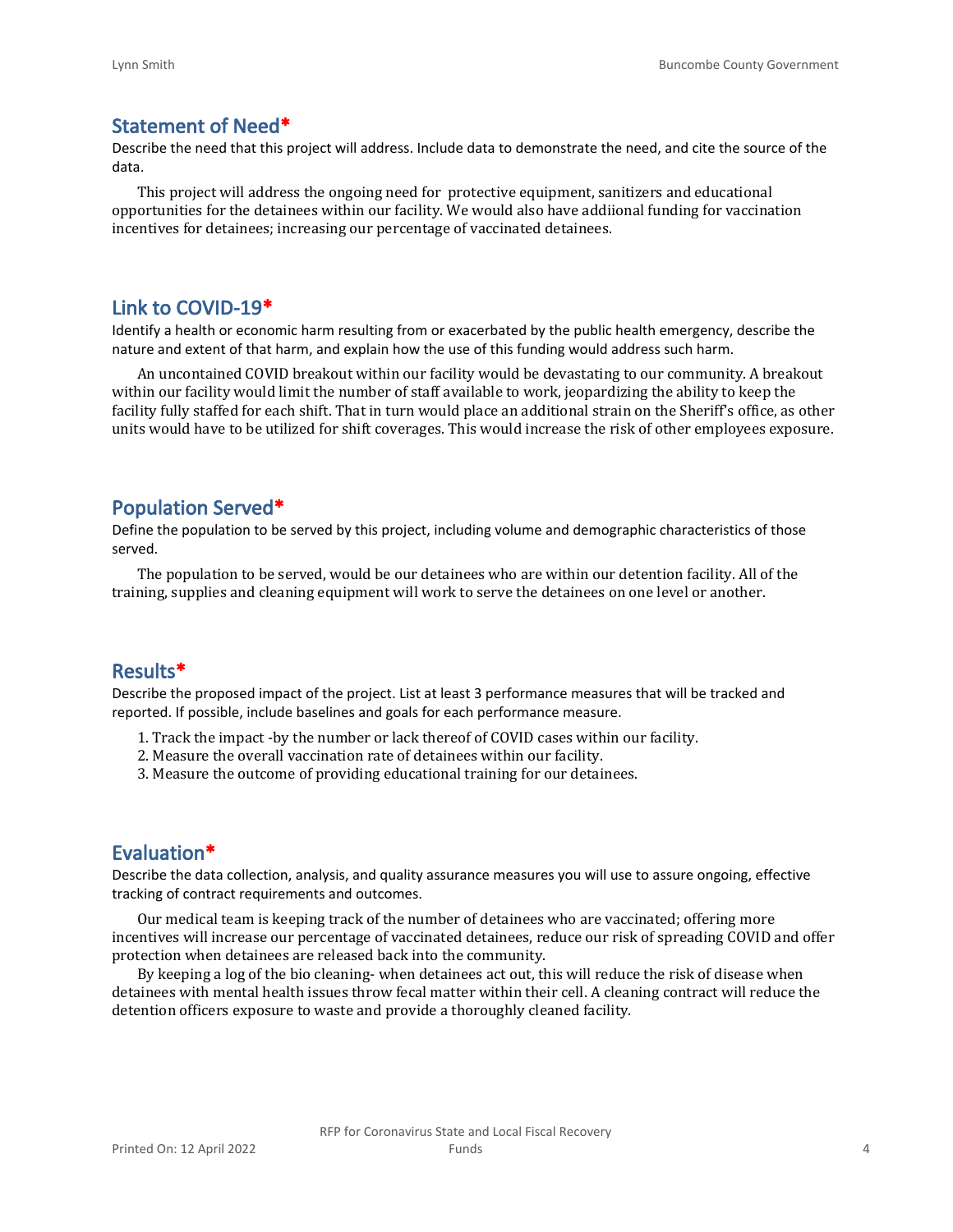#### **Equity Impact\***

How will this effort help build toward a just, equitable, and sustainable COVID-19 recovery? How are the root causes and/or disproportionate impacts of inequities addressed?

Our detention facility is one of the largest in the state; we're looking for innovative ways to keep all of our staff and detainees safe. The risk of COVID is still a concern and with new arrivals each day-this puts our community at large, at risk. This is a problem that is a community problem; even as numbers decline- a spike within our detention center can affect the employees and their families.

That risk is a daily one, and we want to ensure that our facility has access to additional equipment that will keep our facility cleaned, sanitized and safe.

#### **Project Partners\***

Identify any subcontractors you intend to use for the proposed scope of work. For each subcontractor listed, indicate:

1.) What products and/or services are to be supplied by that subcontractor and;

2.) What percentage of the overall scope of work that subcontractor will perform.

Also, list non-funded key partners critical to project.

The only service a 3rd party subcontractor would provide, is regularly scheduled deep sanitization of the facility. Our facility is cleaned several times a day, but having access to a bio cleaning service would provide a higher level of sanitation, this would be done on a scheduled basis to maintain the overall higher level of sanitization in the facility.

### **Capacity\***

Describe the background, experience, and capabilities of your organization or department as it relates to capacity for delivering the proposed project and managing federal funds.

Our detention finance officers are well versed in managing funds as it relates to allocation within the detention facility. Our business office has a financial team that is experienced in managing funds, preparing reports that outline usage and providing tracking of funds spending.

#### **Budget\***

Provide a detailed project budget including all proposed project revenues and expenditures, including explanations and methodology. For all revenue sources, list the funder and denote whether funds are confirmed or pending. For project expenses, denote all capital vs. operating costs, and reflect which specific expenses are proposed to be funded with one-time Buncombe County Recovery Funds.

Download a copy of the budget form [HERE](https://buncombecounty.org/common/community-investment/grants/early-childhood-education/Recovery-Funds-budget-template.xlsx). Complete the form, and upload it using the button below.

BCSO Recovery-Funds-budget-template.xlsx

# **Special Considerations\***

Provide any other information that might assist the County in its selection.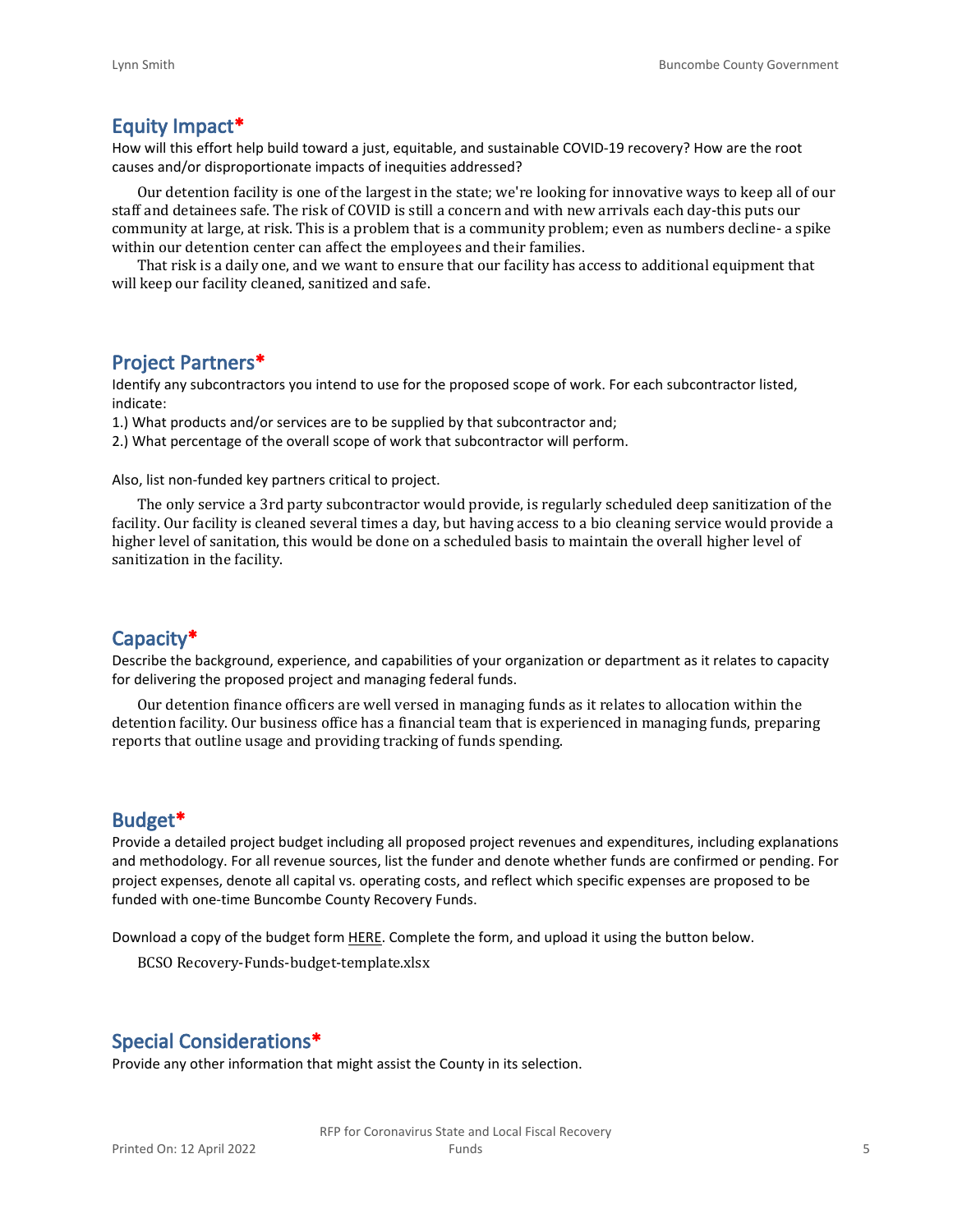The Buncombe County Detention Facility wants to ensure that our detainees, facility and staff are able to receive funds in order to purchase one time items that are going to be useful in the way of sanitization, additional protective equipment and training. This one time investment would allow us the flexibility of obtaining items we may otherwise not have budgeted to purchase.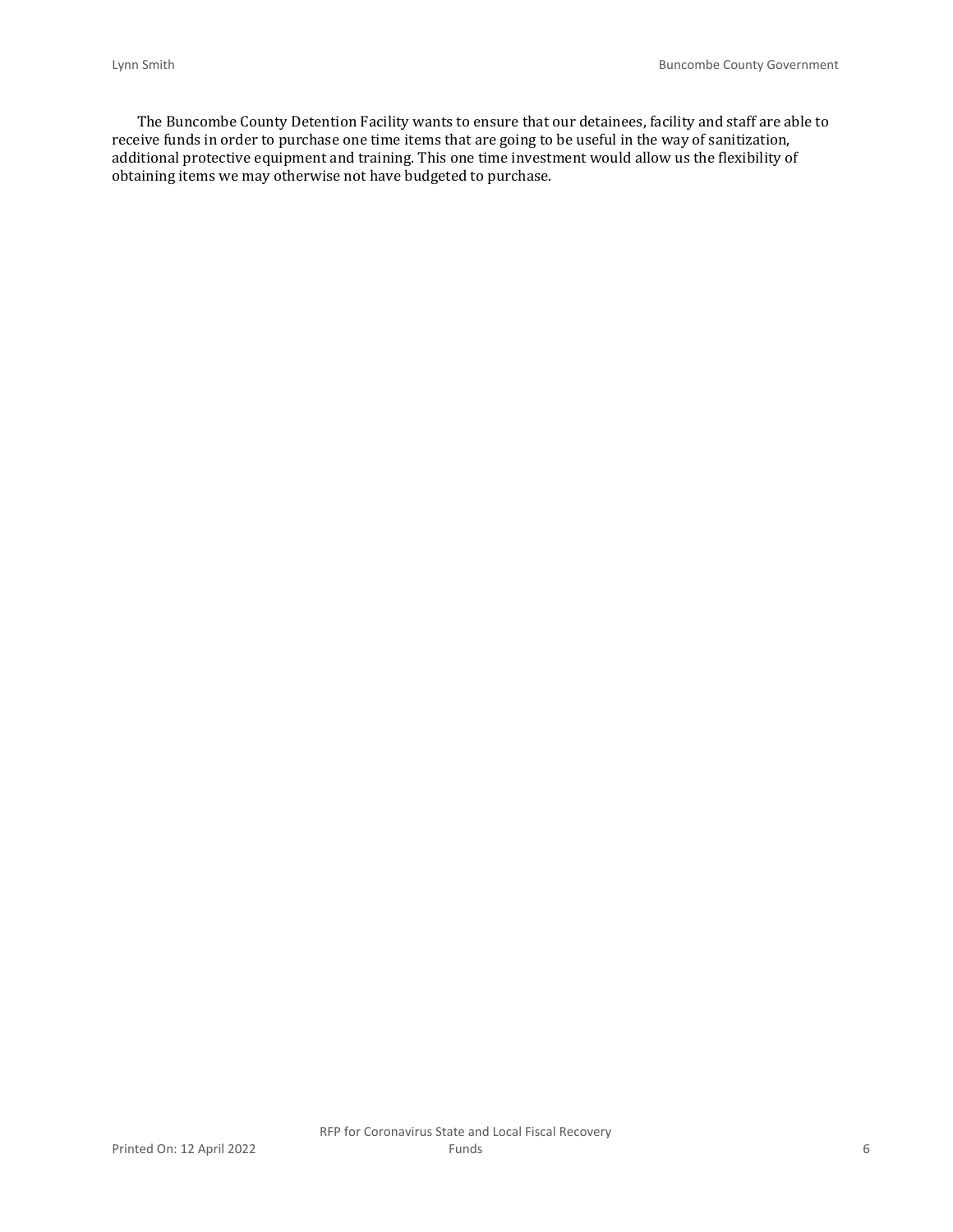# File Attachment Summary

# *Applicant File Uploads*

• BCSO Recovery-Funds-budget-template.xlsx